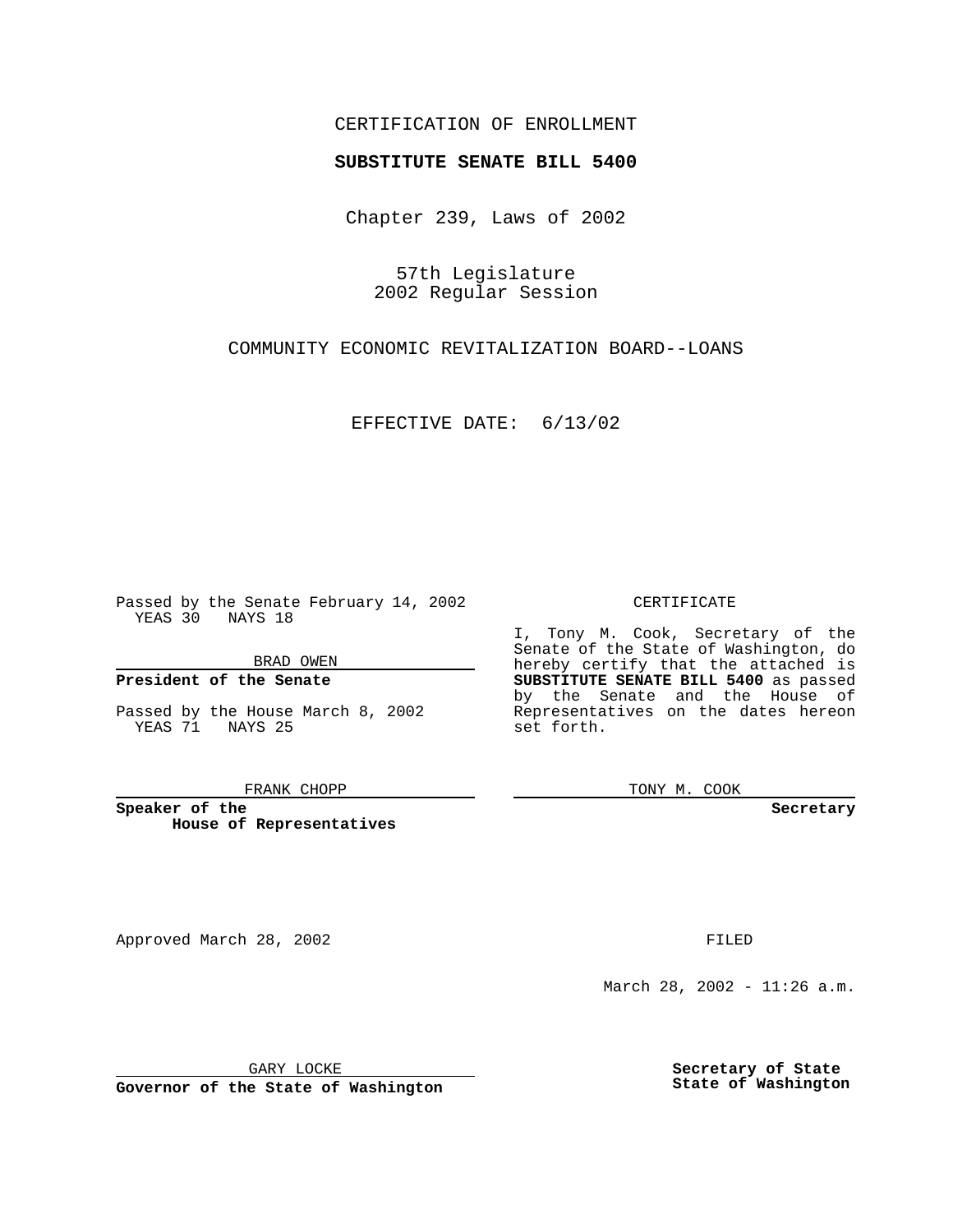## **SUBSTITUTE SENATE BILL 5400** \_\_\_\_\_\_\_\_\_\_\_\_\_\_\_\_\_\_\_\_\_\_\_\_\_\_\_\_\_\_\_\_\_\_\_\_\_\_\_\_\_\_\_\_\_\_\_

\_\_\_\_\_\_\_\_\_\_\_\_\_\_\_\_\_\_\_\_\_\_\_\_\_\_\_\_\_\_\_\_\_\_\_\_\_\_\_\_\_\_\_\_\_\_\_

Passed Legislature - 2002 Regular Session

### **State of Washington 57th Legislature 2001 Regular Session**

**By** Senate Committee on Economic Development & Telecommunications (originally sponsored by Senators T. Sheldon, Franklin, Shin, Regala, Costa and Gardner; by request of Governor Locke)

READ FIRST TIME 02/22/01.

 AN ACT Relating to clarifying the authority of the community economic revitalization board to make loans and grants to political subdivisions and federally recognized Indian tribes for public facilities; and amending RCW 43.160.060.

5 BE IT ENACTED BY THE LEGISLATURE OF THE STATE OF WASHINGTON:

6 **Sec. 1.** RCW 43.160.060 and 1999 c 164 s 103 are each amended to 7 read as follows:

 The board is authorized to make direct loans to political 9 subdivisions of the state and to federally recognized Indian tribes for 10 the purposes of assisting the political subdivisions and federally recognized Indian tribes in financing the cost of public facilities, including development of land and improvements for public facilities, project-specific environmental, capital facilities, land use, 14 permitting, feasibility( $(\{+, \})_+$  and marketing studies and plans; project design, site planning, and analysis; project debt and revenue impact analysis; as well as the construction, rehabilitation, alteration, expansion, or improvement of the facilities. A grant may also be authorized for purposes designated in this chapter, but only when, and to the extent that, a loan is not reasonably possible, given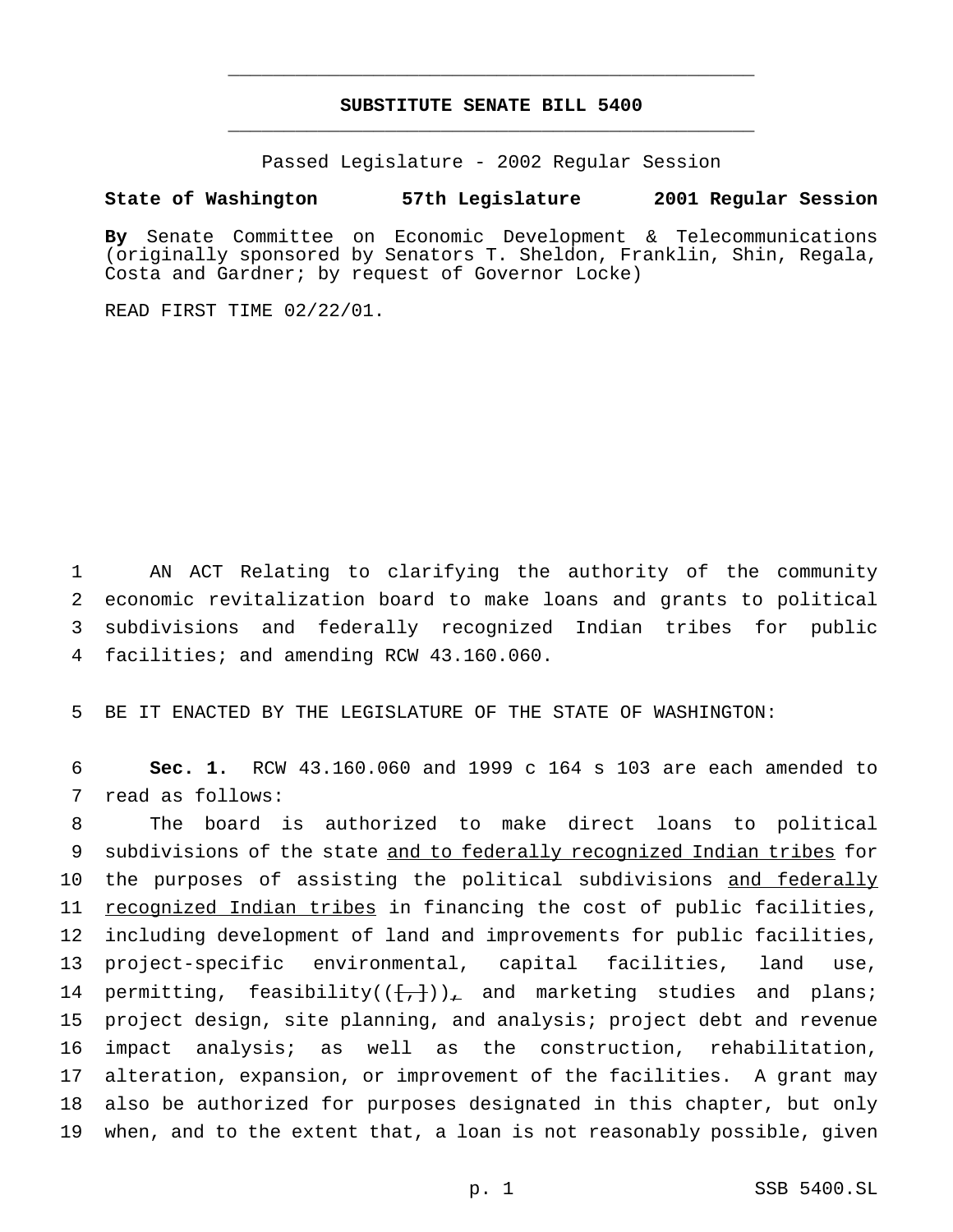1 the limited resources of the political subdivision or the federally 2 recognized Indian tribe and the finding by the board that financial circumstances require grant assistance to enable the project to move forward.

 Application for funds shall be made in the form and manner as the board may prescribe. In making grants or loans the board shall conform to the following requirements:

8 (1) The board shall not provide financial assistance:

 (a) For a project the primary purpose of which is to facilitate or promote a retail shopping development or expansion.

 (b) For any project that evidence exists would result in a development or expansion that would displace existing jobs in any other community in the state.

 (c) For the acquisition of real property, including buildings and other fixtures which are a part of real property.

 (d) For a project the primary purpose of which is to facilitate or promote gambling.

(2) The board shall only provide financial assistance:

 (a) For those projects which would result in specific private developments or expansions (i) in manufacturing, production, food processing, assembly, warehousing, advanced technology, research and development, and industrial distribution; (ii) for processing recyclable materials or for facilities that support recycling, including processes not currently provided in the state, including but not limited to, de-inking facilities, mixed waste paper, plastics, yard waste, and problem-waste processing; (iii) for manufacturing facilities that rely significantly on recyclable materials, including but not limited to waste tires and mixed waste paper; (iv) which support the relocation of businesses from nondistressed urban areas to rural counties or rural natural resources impact areas; or (v) which substantially support the trading of goods or services outside of the state's borders.

 (b) For projects which it finds will improve the opportunities for the successful maintenance, establishment, or expansion of industrial or commercial plants or will otherwise assist in the creation or retention of long-term economic opportunities.

 (c) When the application includes convincing evidence that a specific private development or expansion is ready to occur and will occur only if the public facility improvement is made.